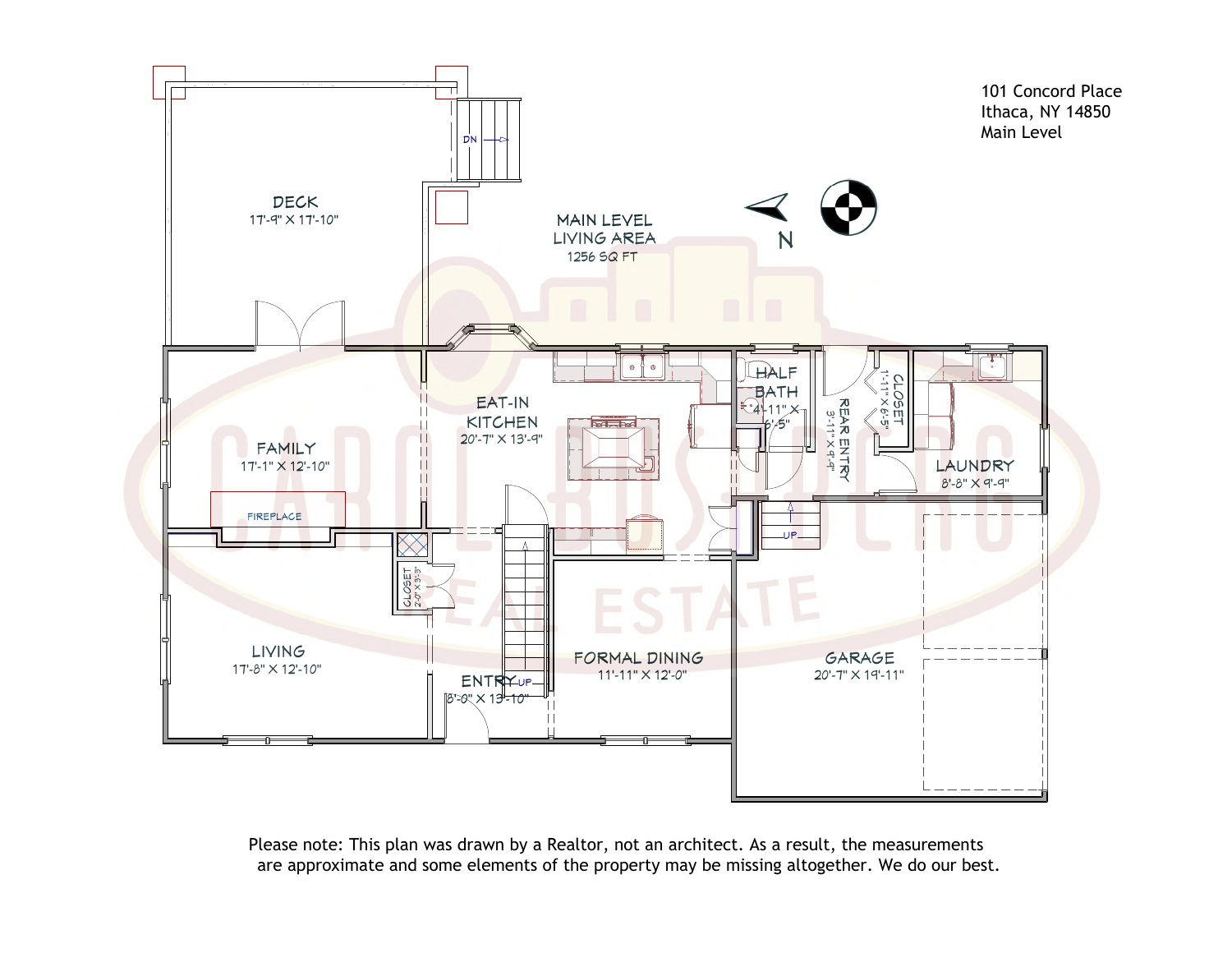

missing altogether. We do our best.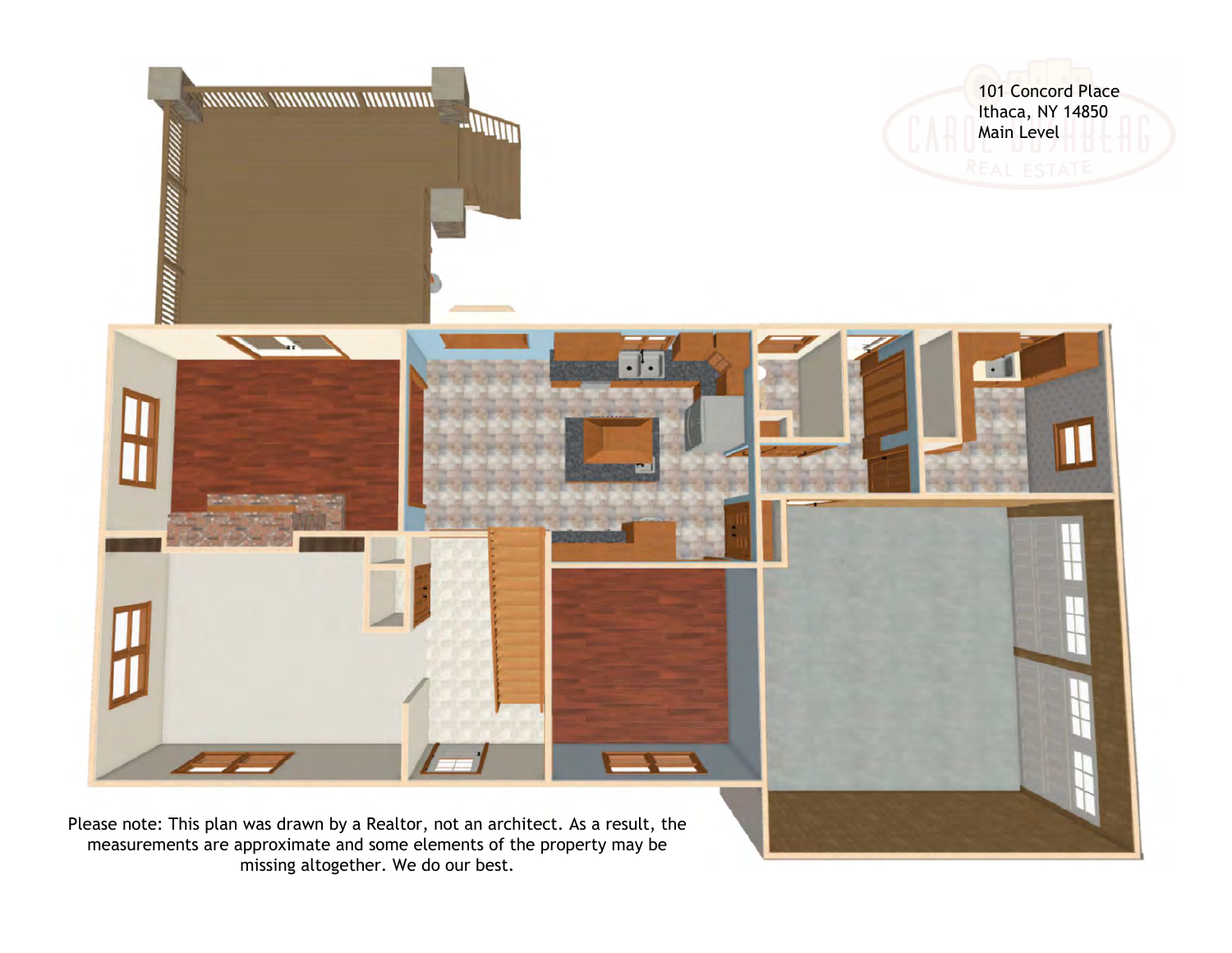101 Concord Place Ithaca, NY 14850 Upper Level



LIVING AREA 1016 SQ FT

Please note: This plan was drawn by a Realtor, not an architect. As a result, the measurements are approximate and some elements of the property may be missing altogether. We do our best.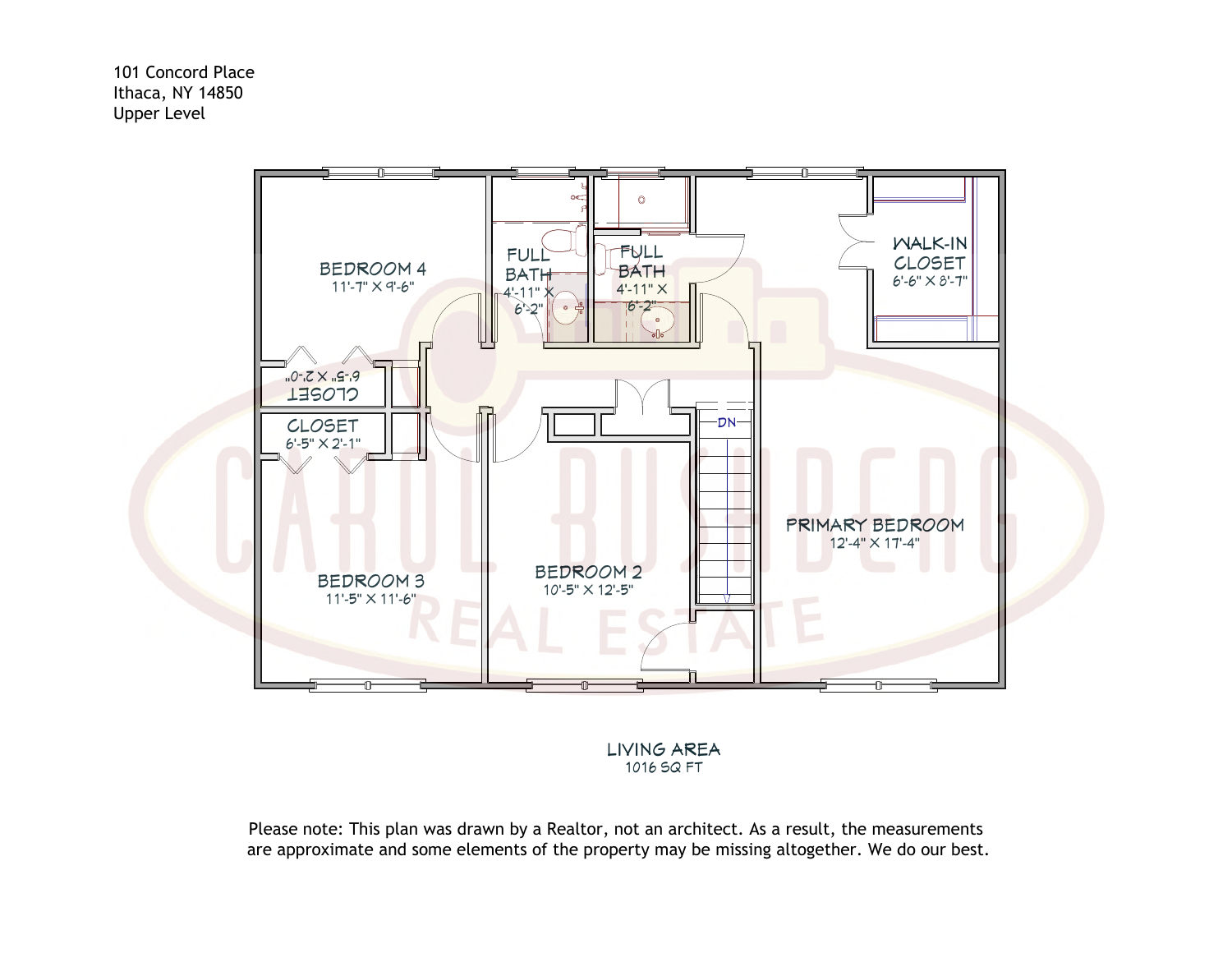

measurements are approximate and some elements of the property may be missing altogether. We do our best.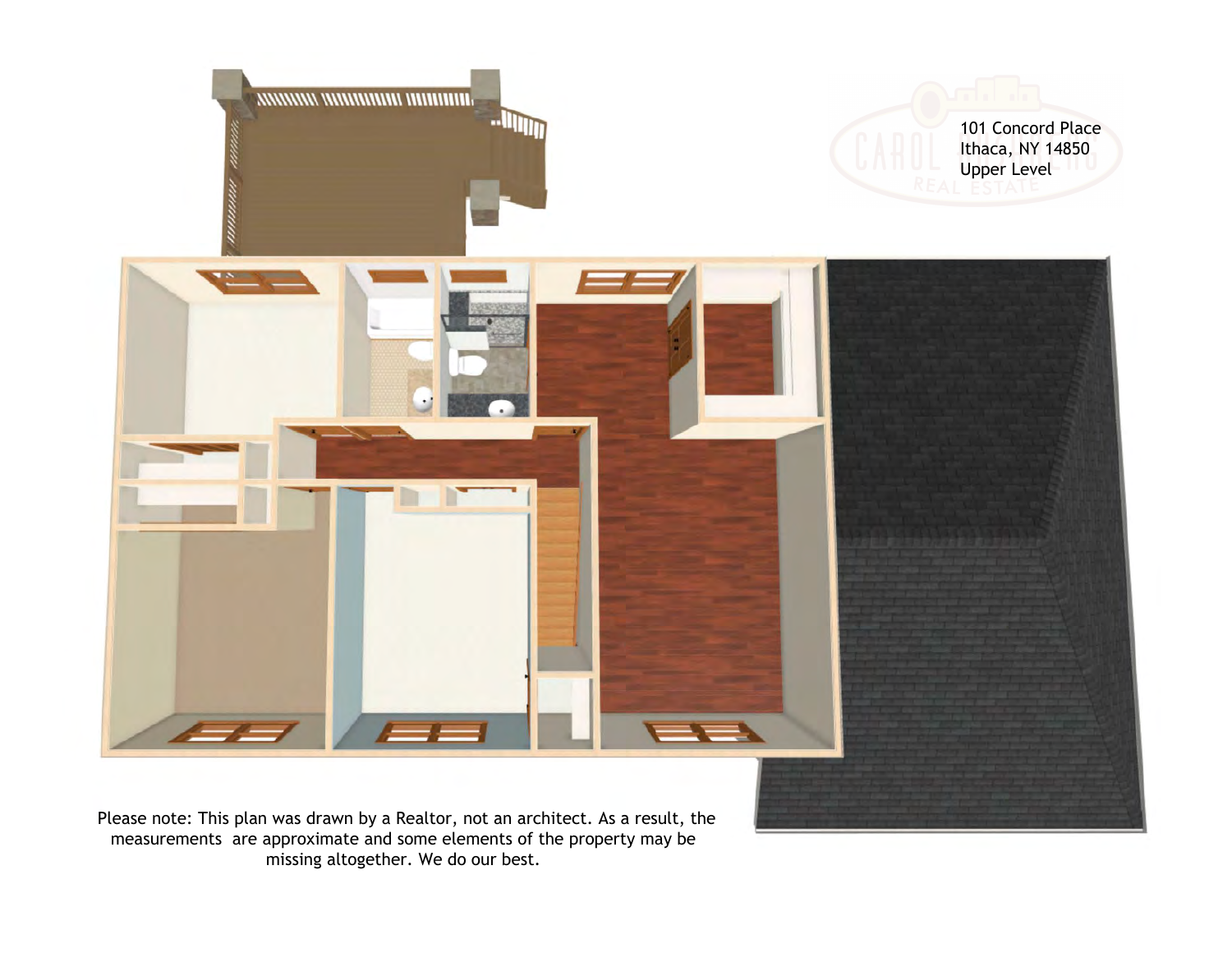101 Concord Place Ithaca, NY 14850 Lower Level



AREA 620 SQ FT

Please note: This plan was drawn by a Realtor, not an architect. As a result, the measurements are approximate and some elements of the property may be missing altogether. We do our best.